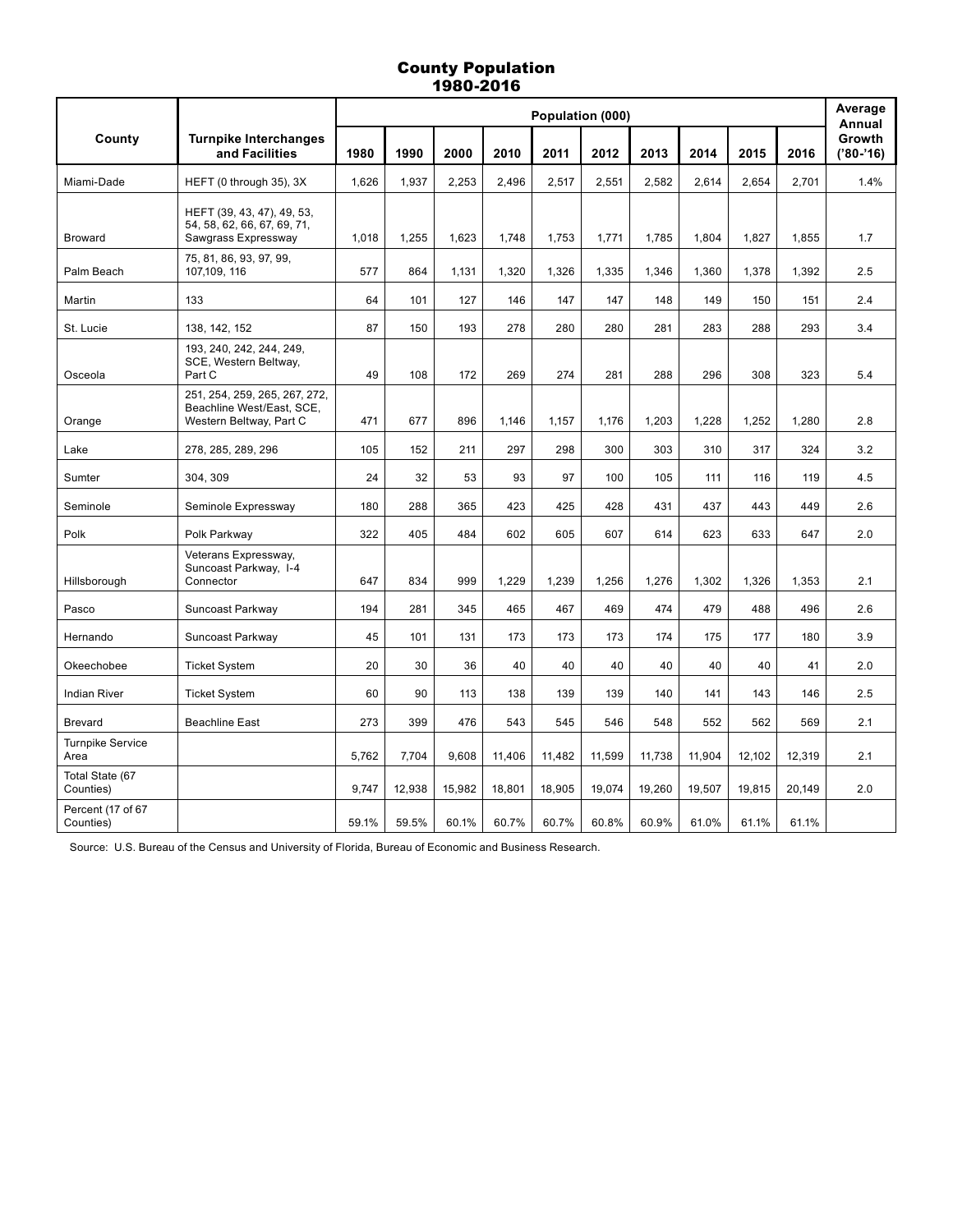### State and County Population 1990-2030 Forecast

|               | <b>Turnpike Service Area</b><br>(17 Counties) |                                  | <b>Total State (67 Counties)</b> |                                  |                                     |  |
|---------------|-----------------------------------------------|----------------------------------|----------------------------------|----------------------------------|-------------------------------------|--|
| Year          | Population (000)                              | <b>Average Annual</b><br>Growth* | Population (000)                 | <b>Average Annual</b><br>Growth* | Percent 17 of 67<br><b>Counties</b> |  |
| 1990 Census   | 7,704                                         |                                  | 12,938                           |                                  | 59.5%                               |  |
| 2000 Census   | 9,608                                         | 2.2%                             | 15,982                           | 2.1%                             | 60.1                                |  |
| 2010 Census   | 11,406                                        | 2.0                              | 18,801                           | 1.9                              | 60.7                                |  |
| 2011 Estimate | 11,482                                        | 1.9                              | 18,905                           | 1.8                              | 60.7                                |  |
| 2012 Estimate | 11,599                                        | 1.9                              | 19,074                           | 1.8                              | 60.8                                |  |
| 2013 Estimate | 11,738                                        | 1.9                              | 19,260                           | 1.7                              | 60.9                                |  |
| 2014 Estimate | 11,904                                        | 1.8                              | 19,507                           | 1.7                              | 61.0                                |  |
| 2015 Estimate | 12,102                                        | 1.8                              | 19,815                           | 1.7                              | 61.1                                |  |
| 2016 Estimate | 12,319                                        | 1.8                              | 20,149                           | 1.7                              | 61.1                                |  |
| 2020 Forecast | 13,177                                        | 1.8                              | 21,439                           | 1.7                              | 61.5                                |  |
| 2025 Forecast | 14,186                                        | 1.8                              | 22,944                           | 1.7                              | 61.8                                |  |
| 2030 Forecast | 15,057                                        | 1.7                              | 24,244                           | 1.6                              | 62.1                                |  |

Source: U.S. Bureau of the Census and University of Florida, Bureau of Economic and Business Research.

Forecast: BEBR Bulletin 177, April 2017.

\* Growth is compounded annually based on the 1990 Census data.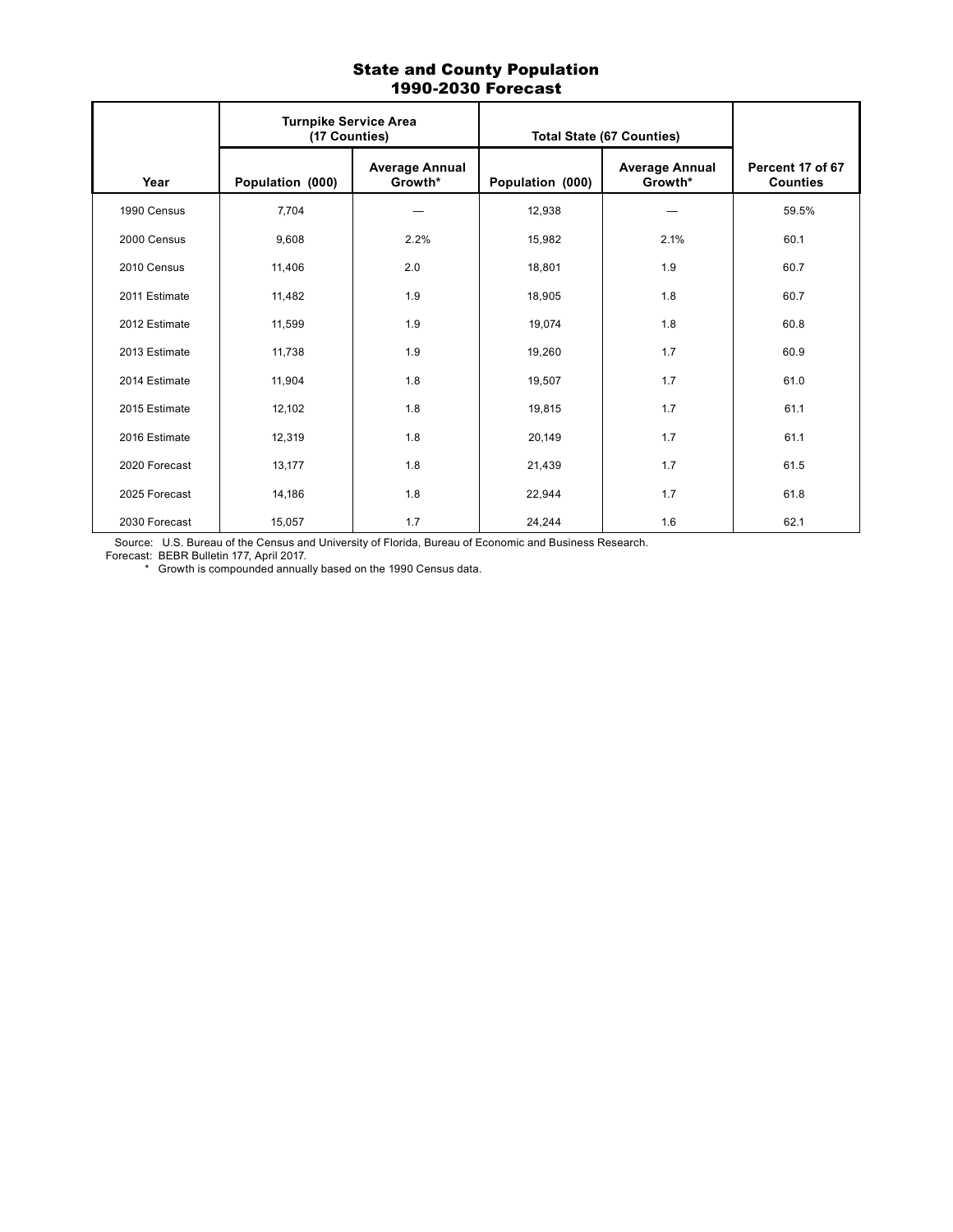### Comparison of Growth Indices

|                                 |           | <b>Number (000)</b> | <b>Growth Over</b> | Average   |            |                                                         |                               |
|---------------------------------|-----------|---------------------|--------------------|-----------|------------|---------------------------------------------------------|-------------------------------|
| Index                           | 1980      | 1990                | 2000               | 2010      | 2016       | <b>Sixteen</b><br><b>Year Period</b><br>$(2000 - 2016)$ | Annual<br>Growth<br>('80-'16) |
| <b>State Population</b>         | 9,747     | 12,938              | 15,982             | 18.801    | 20,149     | 26.1%                                                   | 2.0%                          |
| Fuel Consumption (Highway Use)  | 5,246,579 | 7,031,708           | 8,906,286          | 9,611,976 | 10,699,870 | 20.1                                                    | 2.0                           |
| Employment                      | 4,026     | 6,061               | 7,569              | 8,141     | 9,343      | 23.4                                                    | 2.4                           |
| Number of Tourists              | 20,046    | 40,970              | 72,800             | 82.300    | 112,395    | N/A                                                     | N/A                           |
| Turnpike Traffic (Transactions) | 55,463    | 121,378             | 379,132            | 639,426   | 833,847    | 119.9                                                   | 7.8                           |

 Sources: U.S. Bureau of the Census, University of Florida, Bureau of Economic and Business Research, Florida Commission on Tourism, Visit Florida, Florida Department of Transportation and Florida Research and Economic Database.

 Note: The research methodology used to count tourists during 2000 was changed resulting in a significant increase in the number of tourists reported in 2000. Similarly, the estimation methodology was changed in 2009. Year-to-year comparison

to this period is not valid.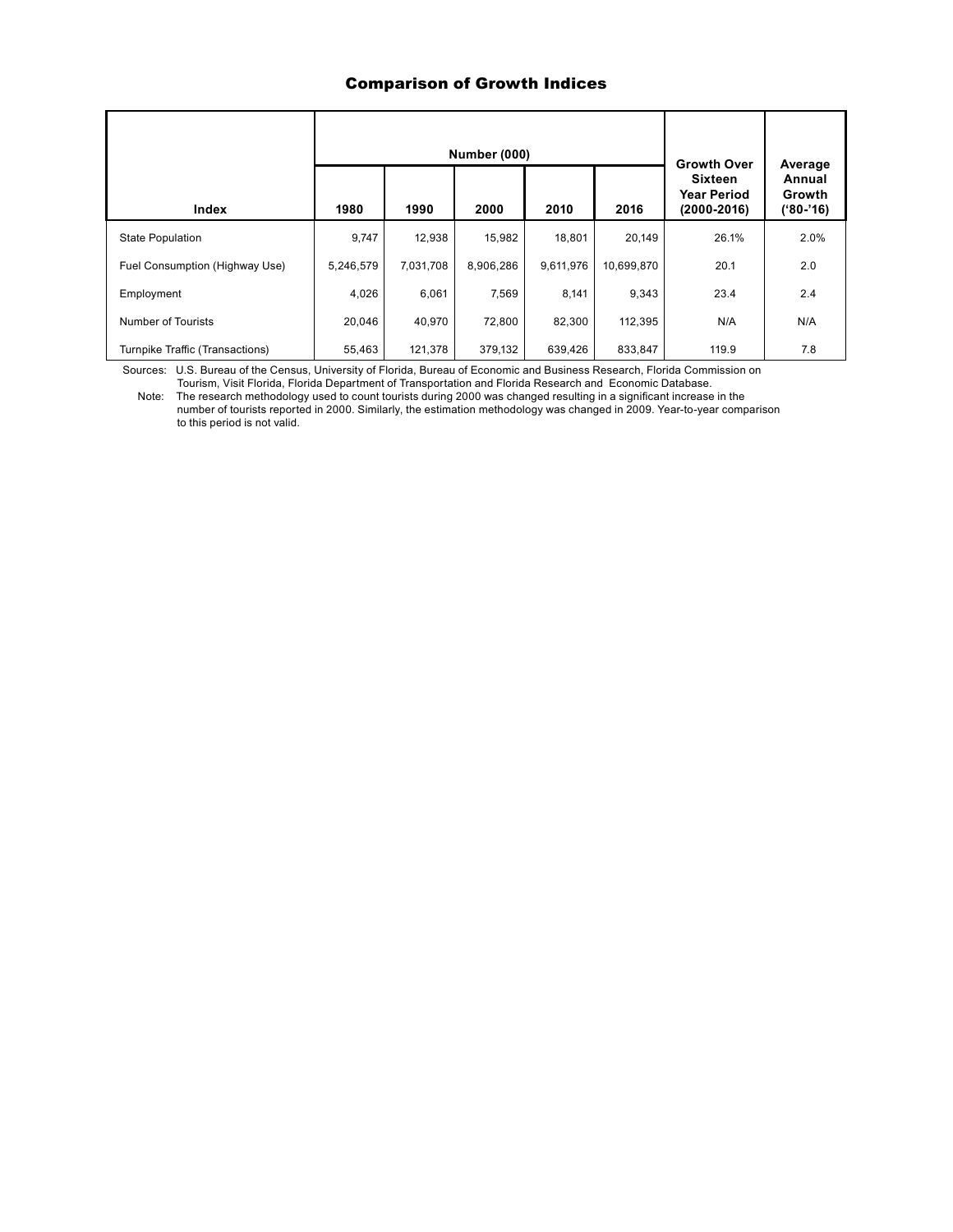## Comparison of Home Ownership, Housing Units and Households Among Five Most Populous States 2016

|                 | Home Ownership Rate*<br>(Percent) | <b>Total Housing Units</b><br>(Millions) | <b>Total Households</b><br>(Millions) |
|-----------------|-----------------------------------|------------------------------------------|---------------------------------------|
| <b>Illinois</b> | 65.3%                             | 5.3                                      | 4.8                                   |
| <b>Florida</b>  | 64.1                              | 9.2                                      | 7.4                                   |
| Texas           | 61.1                              | 10.4                                     | 9.3                                   |
| California      | 53.6                              | 13.9                                     | 12.8                                  |
| New York        | 53.3                              | 8.2                                      | 7.3                                   |

Source: U.S. Census Bureau, 2016 American Community Survey.

\* Reflects percent of occupied housing units that are owner-occupied.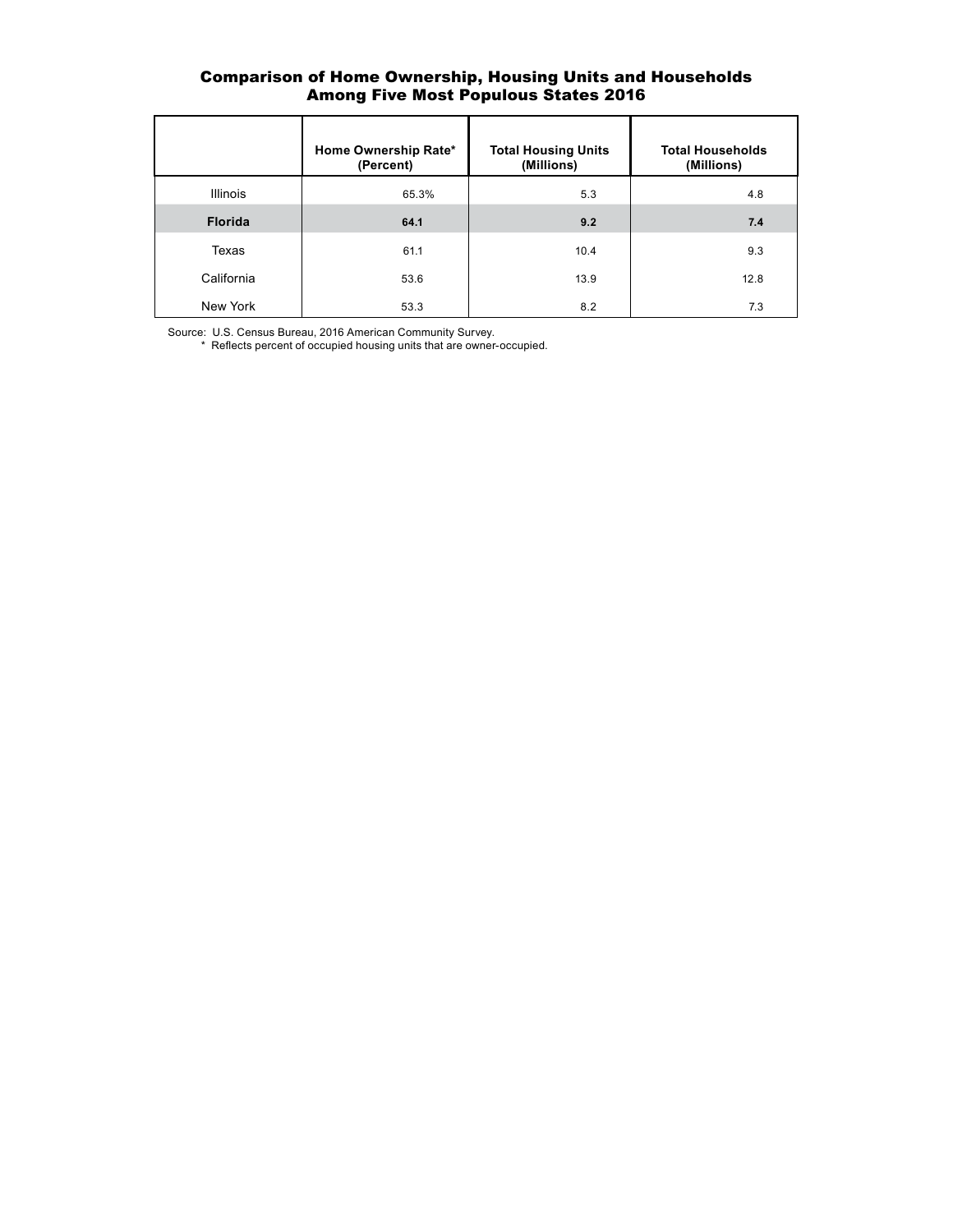#### Comparative Population Growth in Five Most Populous States (In millions)



Florida Forecast: BEBR Bulletin 177 April 2017

 Source: University of Florida, Bureau of Economic and Business Research (BEBR) and individual state websites. \* Estimate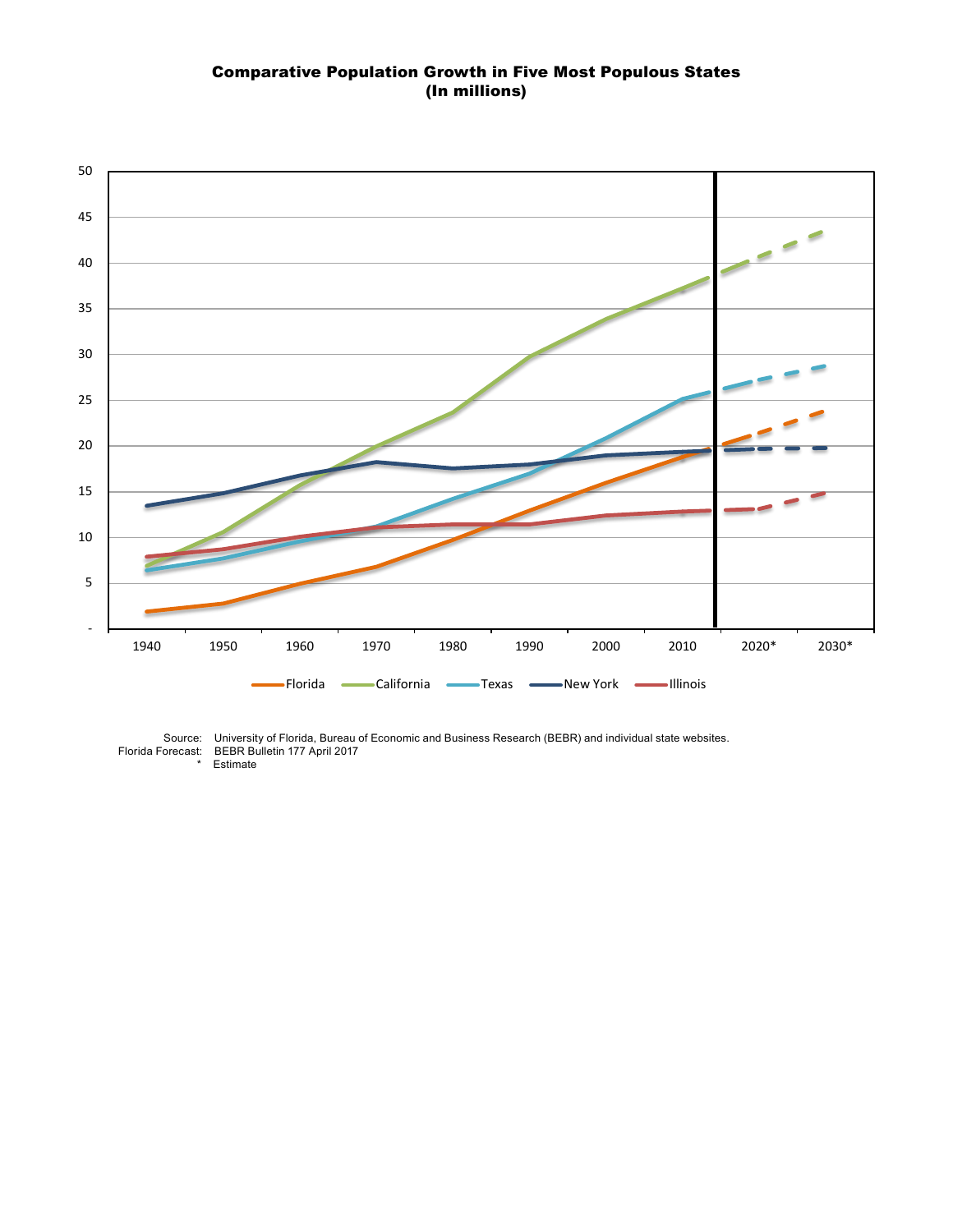Florida Population Trend



Source: Florida Demographic Estimating Conference July 10, 2017.

Florida's population is gradually increasing due in large part to a broader economic recovery. As the graph shows, Florida's annual population growth reached 1.6 percent in FY 2015 and remained at that level through FY 2017, albeit a significant decline from the levels seen prior to the Recession. Correspondingly, the average daily net migration (excluding deaths and births), which peaked at nearly a thousand residents in 2004, is gradually gaining momentum and exceeded 800 residents in 2016 and 2017, after bottoming out in 2009.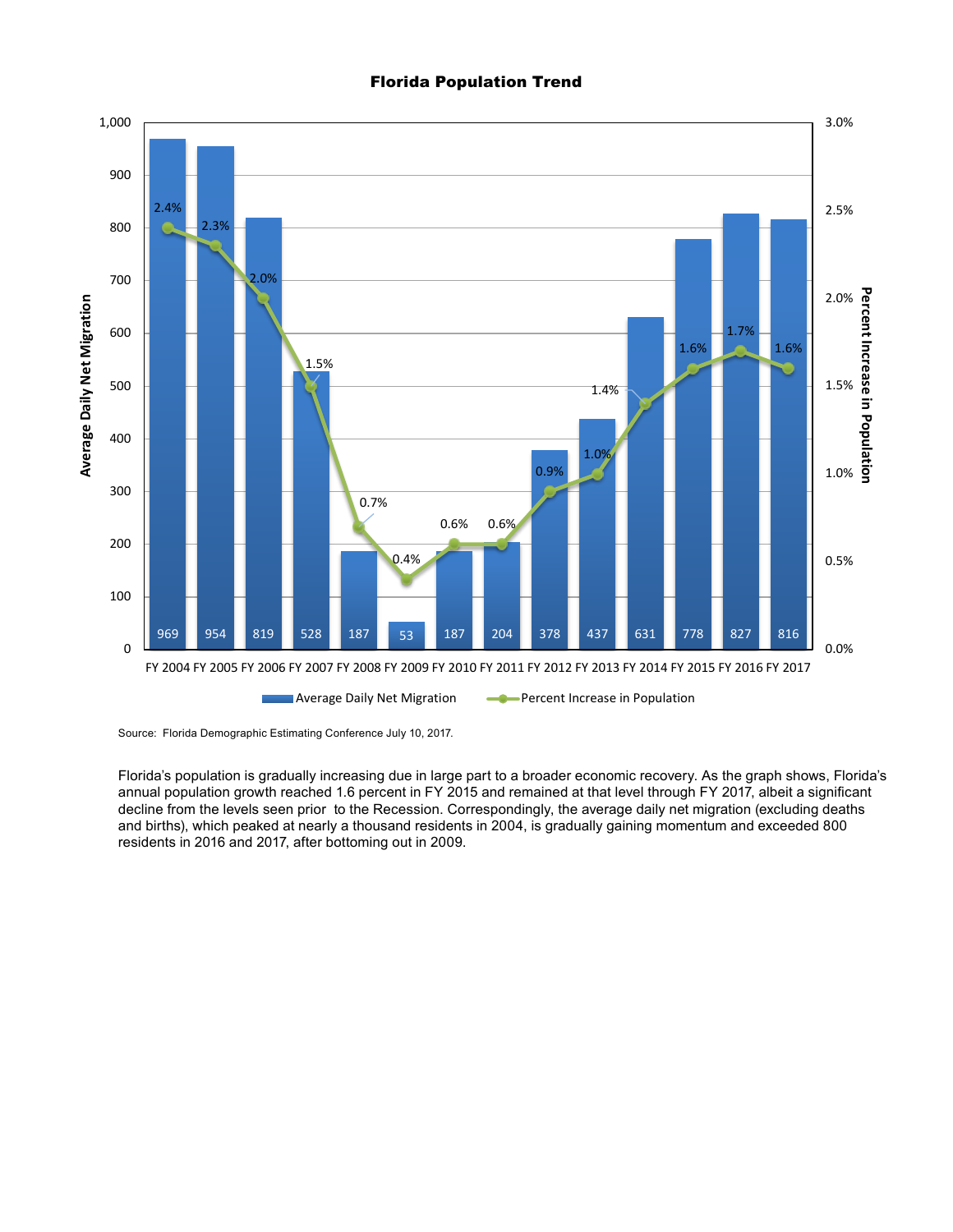# Current and Future Population Estimates Regions Served By Turnpike (In Millions)



 Source: U.S. Bureau of Census and University of Florida, Bureau of Economic and Business Research (BEBR). Forecast: BEBR Bulletin 177, April 2017.

The state's population is expected to exceed 24 million in 2030. In fact, as the graph depicts, all the population centers that the Turnpike serves are expected to grow. South and Central Florida are expected to add the bulk of the increase with over one million and 860 thousand, respectively, by 2030, followed by the Tampa region with over 300 thousand.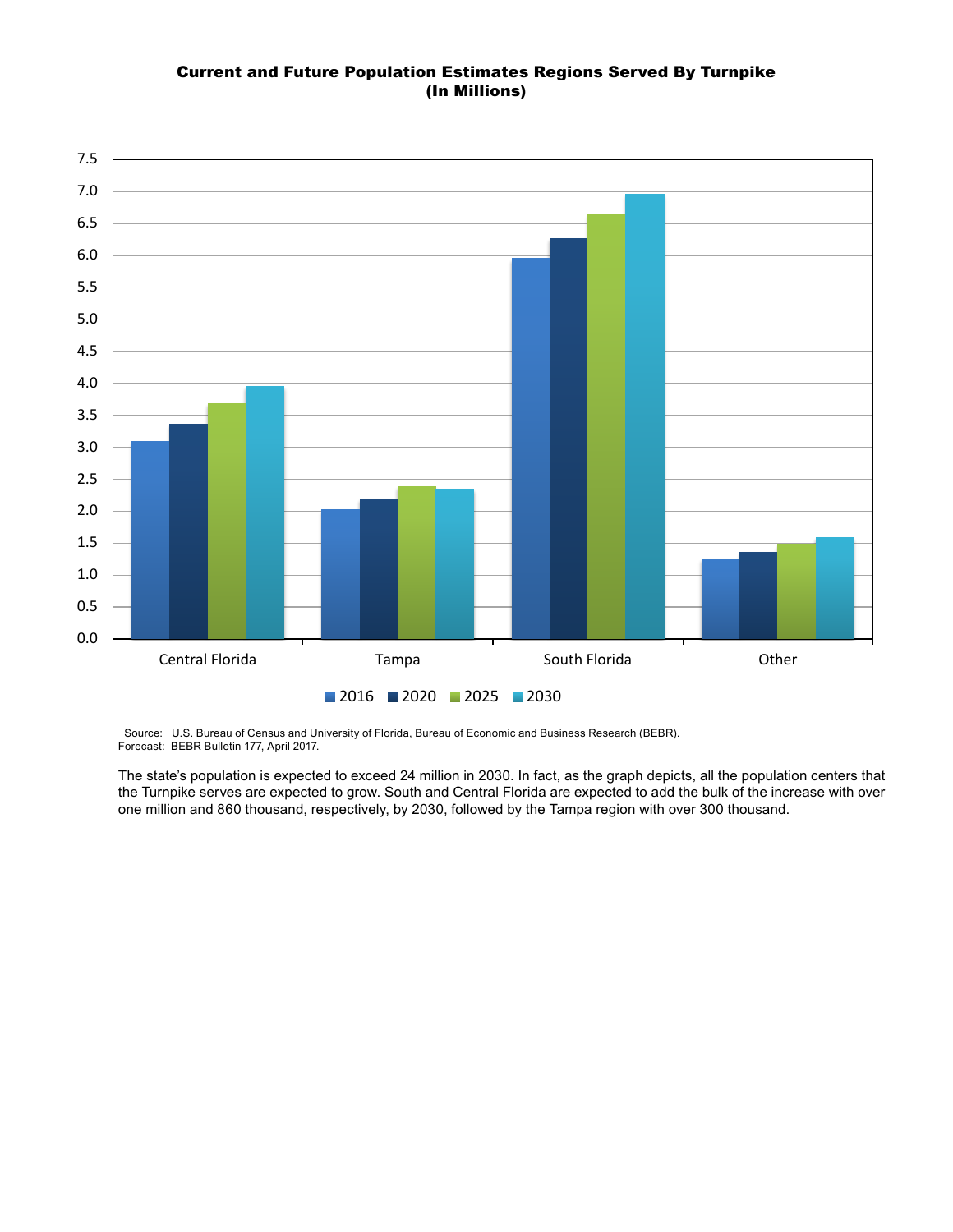### Year-Over-Year Percent Change: Florida Licensed Drivers and Registered Vehicles



Source: Florida Department of Highway Safety and Motor Vehicles.

The population growth has a direct impact on the number of driver's licenses issued and vehicles registered in the state. The year-over-year growth rates of Florida licensed drivers have picked up in recent years after declining during recession due to slow down in population. Similarly, the rate of vehicles registered in the state has picked up starting in FY 2012 after a significant decline during the recession. During FY 2017, licensed drivers in Florida grew nearly four percent, while registered vehicles increased approximately three percent due to modest population growth.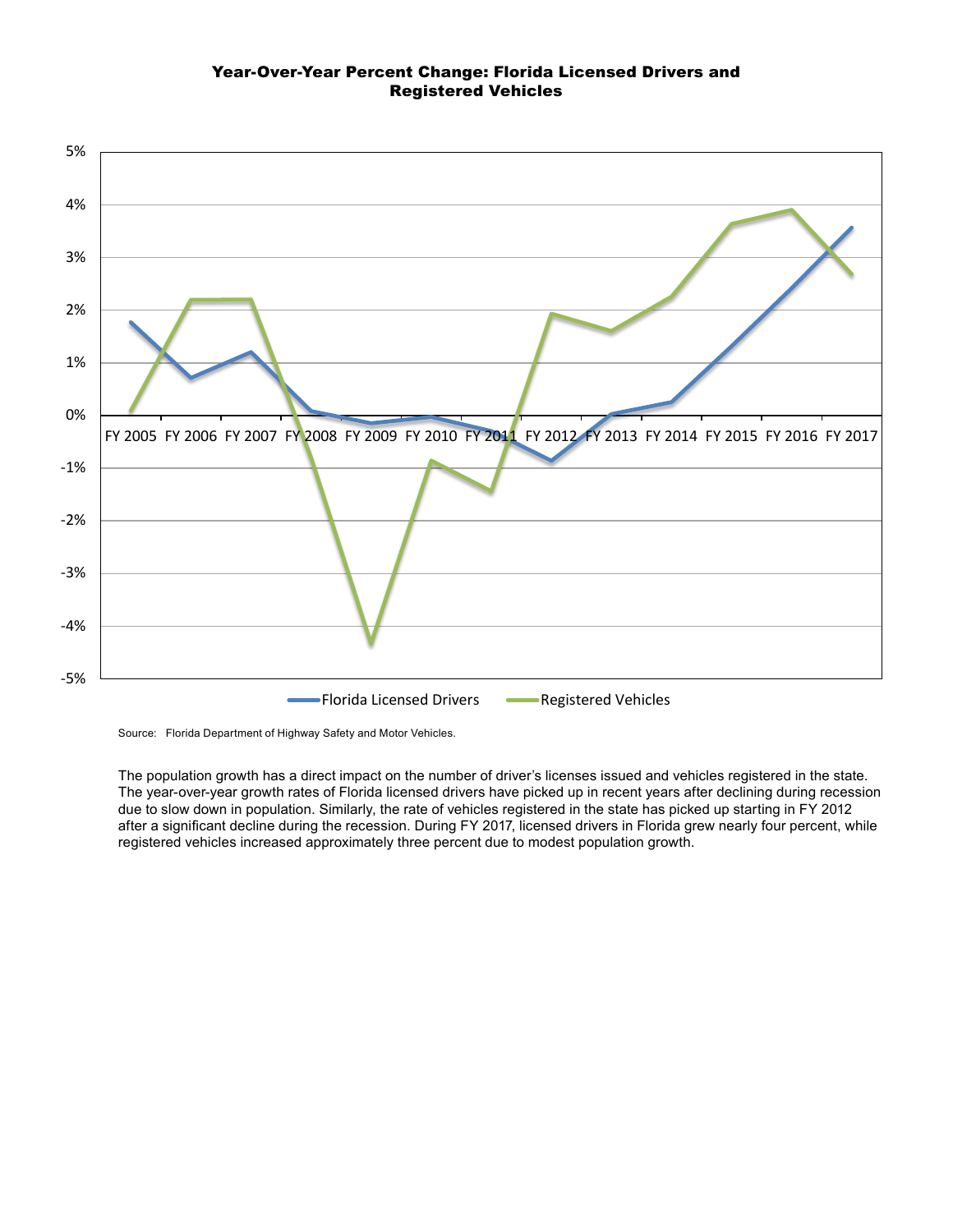#### Unemployment Rate



Source: Bureau of Labor Statistics

This graph displays the rise in the unemployment rate in Florida along with the national rate since the beginning of FY 2008. After peaking at 11.2 percent from November 2009 through January 2010, Florida's unemployment rate has gradually declined to 4.1 percent as of June 2017 (comparable to the rate prior to the recession), slightly lower than the national average of 4.4 percent.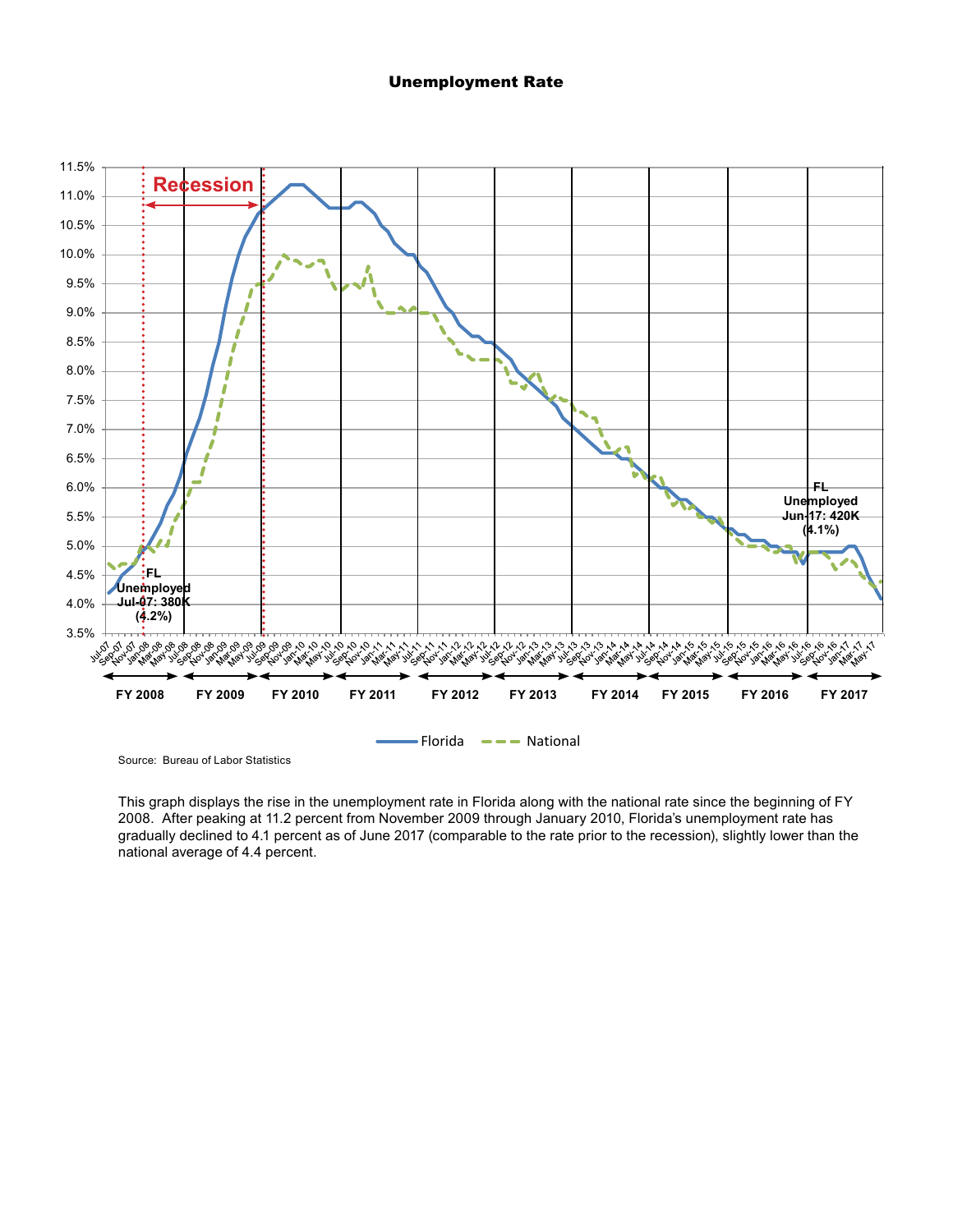

# Historical Percent Change in Consumer Price Index

Source: Bureau of Labor Statistics.

An additional economic indicator is the measure of inflation experienced by consumers for their daily living expenses as expressed by the Consumer Price Index (CPI). This graph depicts year-over-year increase in annual CPI for the past five years. In recent years the annual CPI increase has been low, particularly in calendar year 2015, due in large part to modest increase in energy and food prices.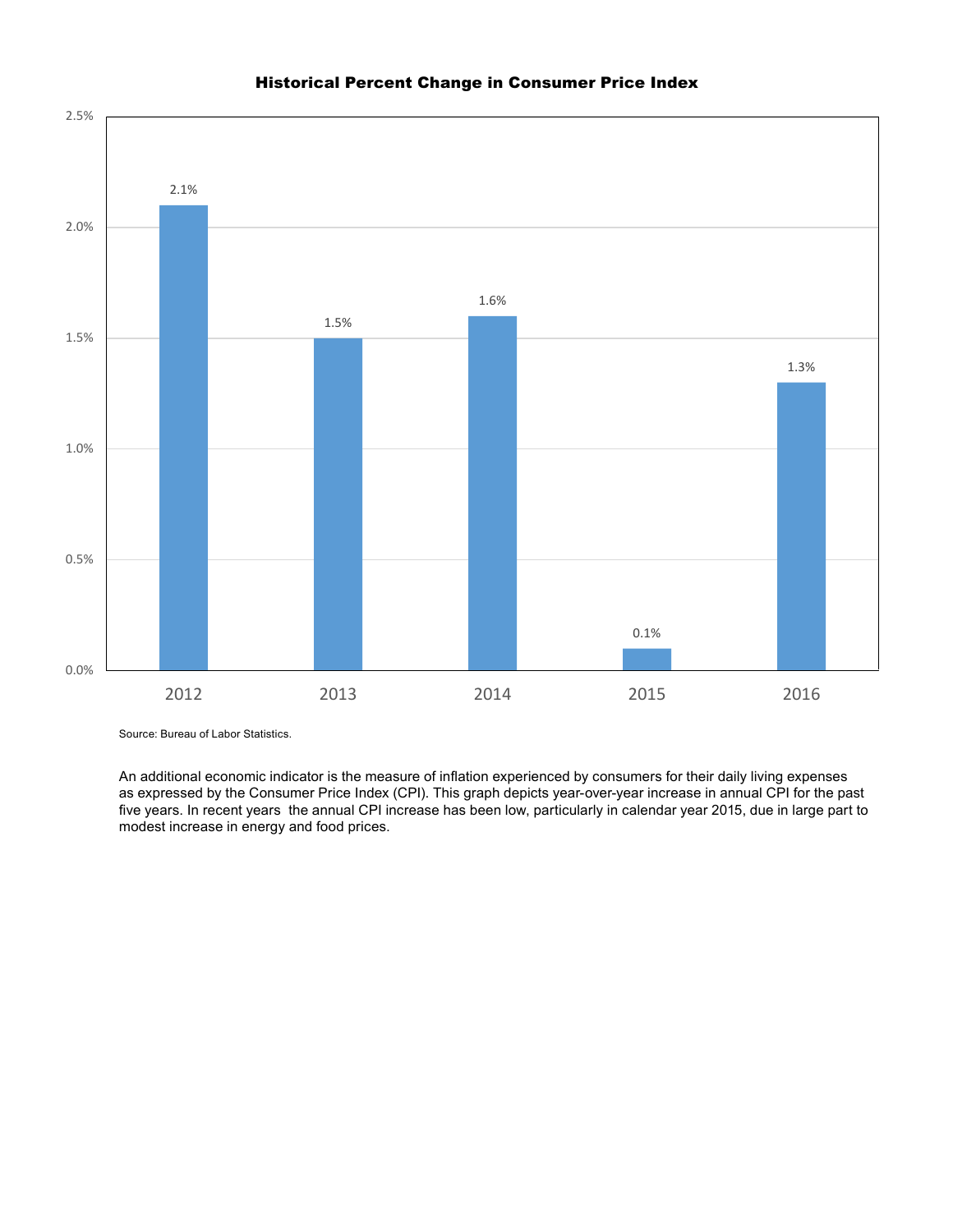# Non-Agricultural Employment in Florida 2017 (In Thousands)



Source: Florida Department of Economic Opportunity, December 2017.

Florida has a diverse industry base, which to some extent, mitigates the impact from the downturn in certain industry sectors. It has a vibrant high-tech industry, and professional and business services industry, complemented by international trade.

The graph above presents the Non-Agriculture Employment in the state by the North American Industry Classification System (NAICS). In FY 2017, the trade, transportation and utilities industries employed 1.7 million of the workforce and 20 percent of total employment; followed by professional and business services; education and health services; and leisure and hospitality. The construction sector showed the highest growth rate at nearly eleven percent, while the government sector showed a slight increase of one percent compared to the preceding year.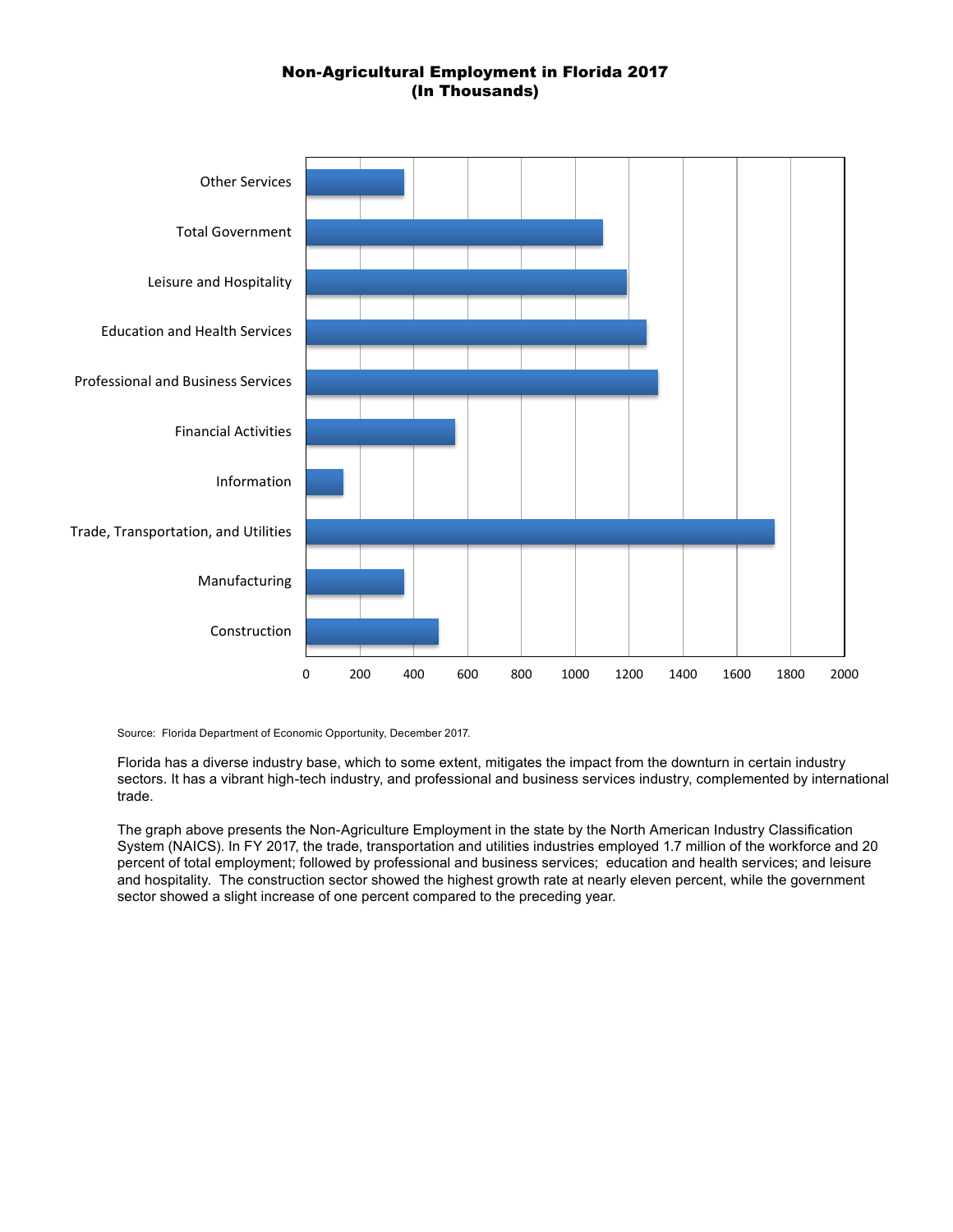# Florida Tourists (In Millions)



Source: visitfloridamediablog.com \* 2017 data not yet available.

Tourism is a vital component of Florida's economy. This graph shows the number of Florida visitors by quarter over the past nine calendar years through the third quarter of 2017. All quarters show an increasing trend. With over 112 million visitors to Florida, 2016 marked the highest number of tourists on record.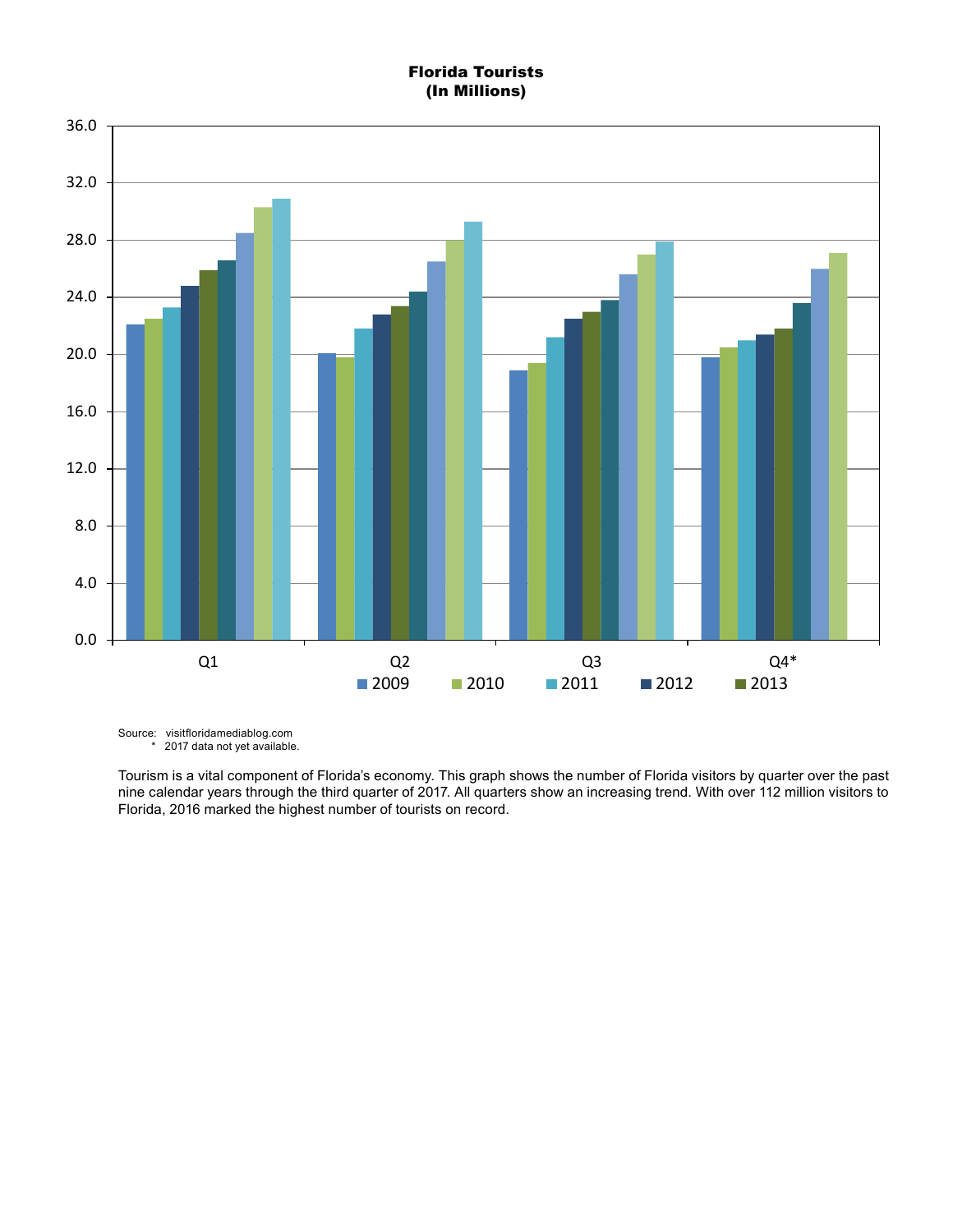#### Florida Gasoline Prices (Average of All Grades)



Source: Energy Information Administration, U.S. Department of Energy.

This graph portrays the historical trend of gas prices in Florida (average of all grades). In FY 2008, the Florida gas price escalated from nearly \$3 per gallon to over \$4. However, starting in early fall 2008, Florida gas prices fell rapidly reaching \$1.80 a gallon in December 2008. Since then the gas prices have steadily increased. However, starting in FY 2015, gas prices have shown a general downward trend continuing through FY 2016 and stabilizing in FY 2017 with \$2.41 per gallon as of June 2017.